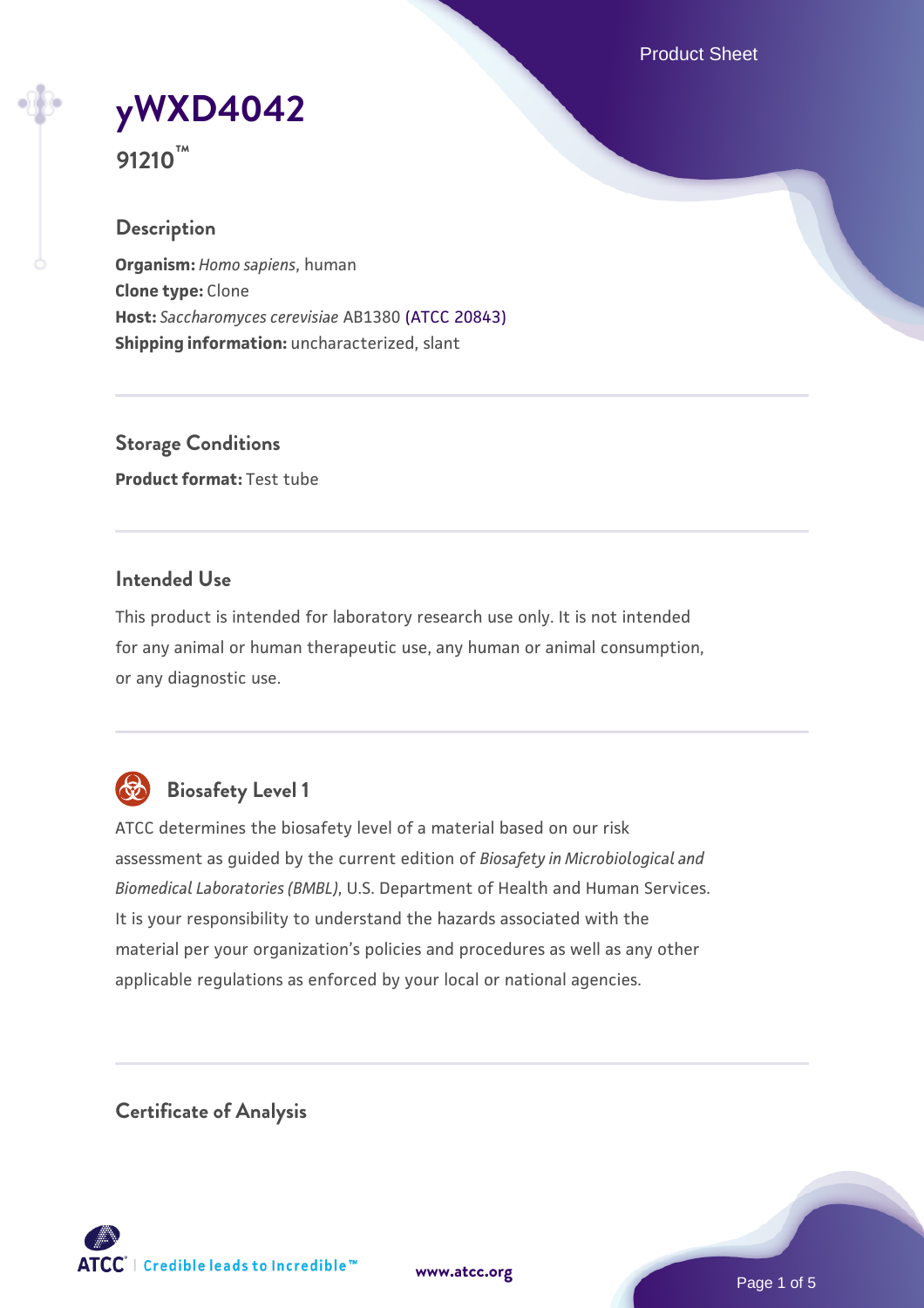# **[yWXD4042](https://www.atcc.org/products/91210)** Product Sheet **91210**

For batch-specific test results, refer to the applicable certificate of analysis that can be found at www.atcc.org.

# **Insert Information**

**Type of DNA:** genomic **Genome:** Homo sapiens **Chromosome:** X X pter-q27.3 **Gene name:** DNA Segment, single copy **Gene product:** DNA Segment, single copy [DXS2523] **Gene symbol:** DXS2523 **Contains complete coding sequence:** Unknown **Insert end:** EcoRI

# **Vector Information**

**Construct size (kb):** 60.0 **Intact vector size:** 11.454 **Vector name:** pYAC4 **Type of vector:** YAC **Host range:** *Saccharomyces cerevisiae*; *Escherichia coli* **Vector information:** other: telomere, 3548-4235 other: telomere, 6012-6699 Cross references: DNA Seq. Acc.: U01086 **Cloning sites:** EcoRI **Markers:** SUP4; HIS3; ampR; URA3; TRP1 **Replicon:** pMB1, 7186-7186; ARS1, 9632-10376

# **Growth Conditions**

**Medium:** 



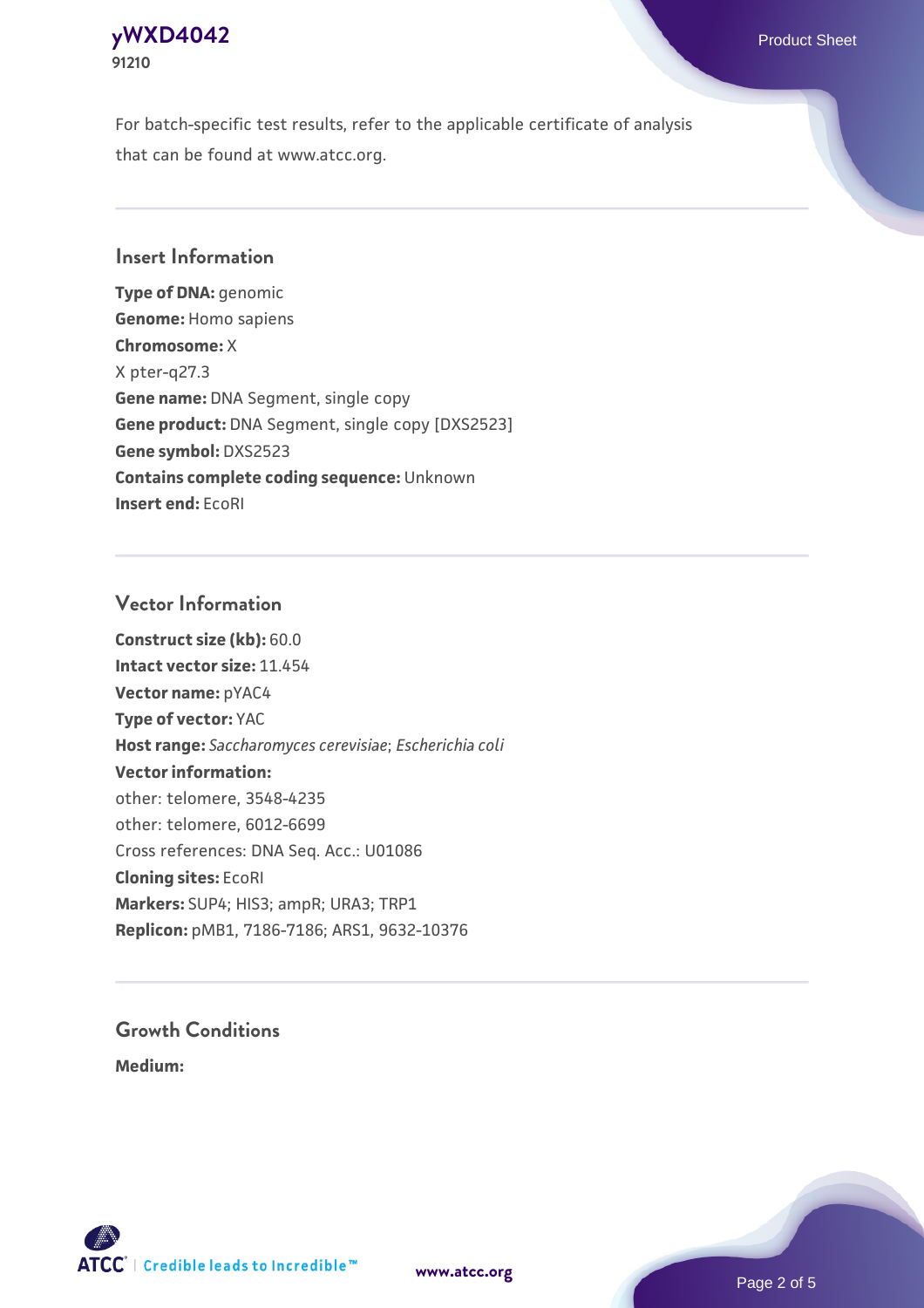#### **[yWXD4042](https://www.atcc.org/products/91210)** Product Sheet **91210**

[ATCC Medium 1245: YEPD](https://www.atcc.org/-/media/product-assets/documents/microbial-media-formulations/1/2/4/5/atcc-medium-1245.pdf?rev=705ca55d1b6f490a808a965d5c072196) **Temperature:** 30°C

#### **Notes**

More information may be available from ATCC (http://www.atcc.org or 703- 365-2620).

# **Material Citation**

If use of this material results in a scientific publication, please cite the material in the following manner: yWXD4042 (ATCC 91210)

# **References**

References and other information relating to this material are available at www.atcc.org.

# **Warranty**

The product is provided 'AS IS' and the viability of ATCC® products is warranted for 30 days from the date of shipment, provided that the customer has stored and handled the product according to the information included on the product information sheet, website, and Certificate of Analysis. For living cultures, ATCC lists the media formulation and reagents that have been found to be effective for the product. While other unspecified media and reagents may also produce satisfactory results, a change in the ATCC and/or depositor-recommended protocols may affect the recovery, growth, and/or function of the product. If an alternative medium formulation or reagent is used, the ATCC warranty for viability is no longer



**[www.atcc.org](http://www.atcc.org)**

Page 3 of 5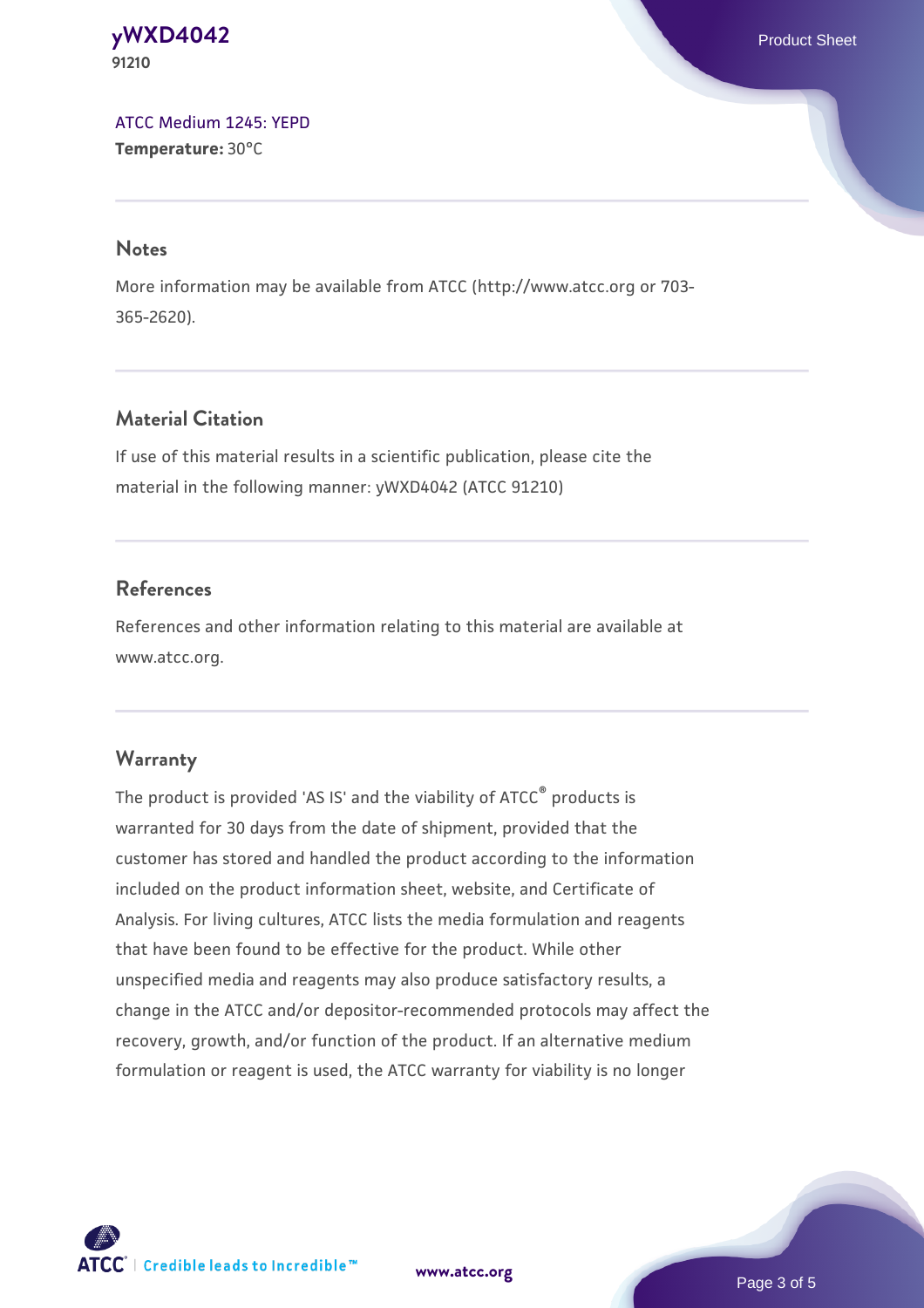**[yWXD4042](https://www.atcc.org/products/91210)** Product Sheet **91210**

valid. Except as expressly set forth herein, no other warranties of any kind are provided, express or implied, including, but not limited to, any implied warranties of merchantability, fitness for a particular purpose, manufacture according to cGMP standards, typicality, safety, accuracy, and/or noninfringement.

#### **Disclaimers**

This product is intended for laboratory research use only. It is not intended for any animal or human therapeutic use, any human or animal consumption, or any diagnostic use. Any proposed commercial use is prohibited without a license from ATCC.

While ATCC uses reasonable efforts to include accurate and up-to-date information on this product sheet, ATCC makes no warranties or representations as to its accuracy. Citations from scientific literature and patents are provided for informational purposes only. ATCC does not warrant that such information has been confirmed to be accurate or complete and the customer bears the sole responsibility of confirming the accuracy and completeness of any such information.

This product is sent on the condition that the customer is responsible for and assumes all risk and responsibility in connection with the receipt, handling, storage, disposal, and use of the ATCC product including without limitation taking all appropriate safety and handling precautions to minimize health or environmental risk. As a condition of receiving the material, the customer agrees that any activity undertaken with the ATCC product and any progeny or modifications will be conducted in compliance with all applicable laws, regulations, and guidelines. This product is provided 'AS IS' with no representations or warranties whatsoever except as expressly set forth herein and in no event shall ATCC, its parents, subsidiaries, directors, officers, agents, employees, assigns, successors, and affiliates be liable for indirect, special, incidental, or consequential damages of any kind in connection with or arising out of the customer's use of the product. While reasonable effort is made to ensure authenticity and reliability of materials on deposit, ATCC is not liable for damages arising from the misidentification or



**[www.atcc.org](http://www.atcc.org)**

Page 4 of 5